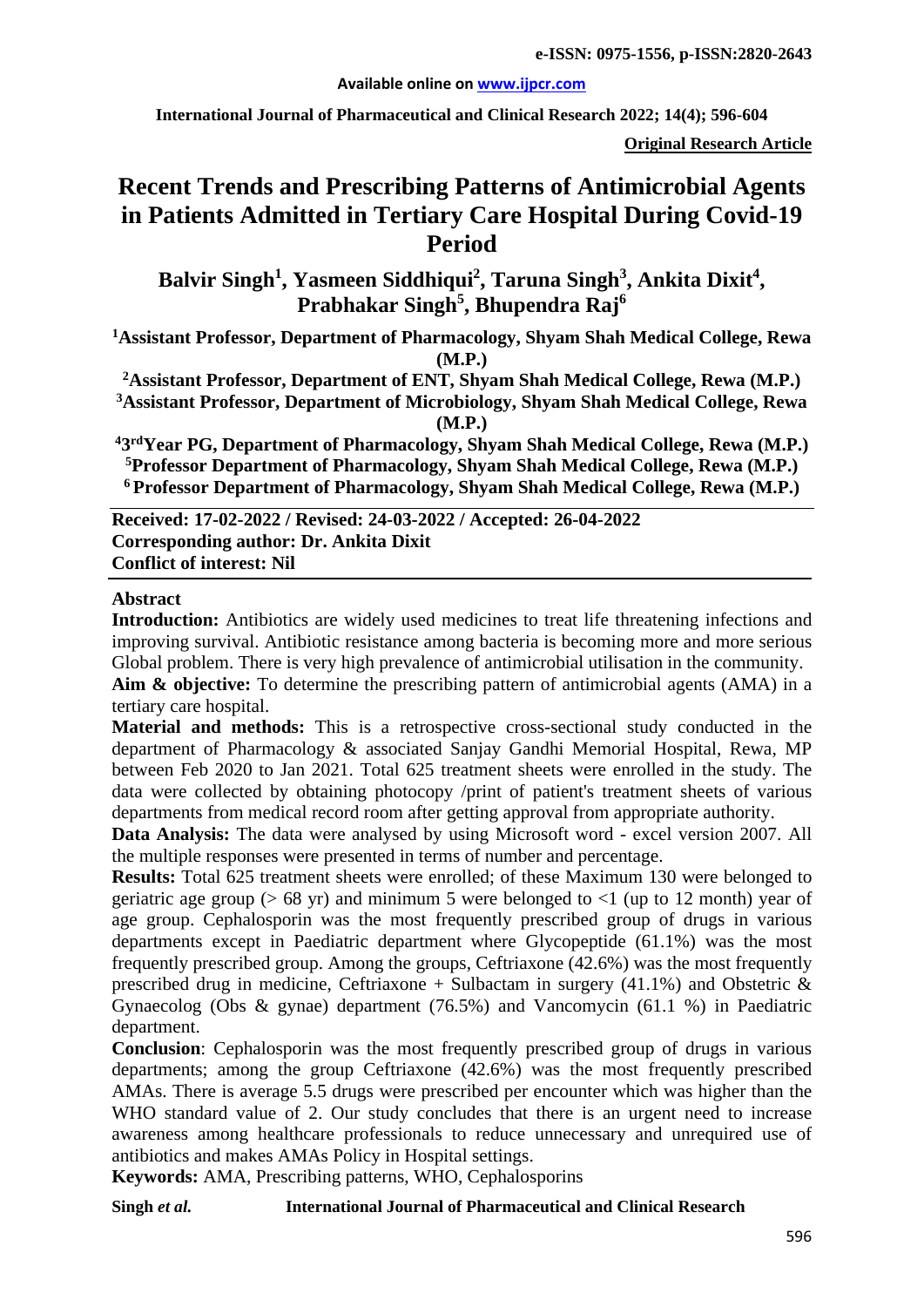This is an Open Access article that uses a fund-ing model which does not charge readers or their institutions for access and distributed under the terms of the Creative Commons Attribution License (http://creativecommons.org/licenses/by/4.0) and the Budapest Open Access Initiative (http://www.budapestopenaccessinitiative.org/read), which permit unrestricted use, distribution, and reproduction in any medium, provided original work is properly credited.

#### **Introduction**

Infectious diseases are a prominent cause of mortality in the developing world. [1] The prevalence of antibiotic use is very high in India and ranges from 24 to 67%. [2] Antibiotic consumption in humans is increasing worldwide, driven by rising incomes, health insurance, and a large remaining burden of infectious disease. Between 2000 and 2010, antibiotic consumption increased by 36% in India. [3]

Antibiotics are widely used medicines, to treat life threatening infections and improving survival. Antibiotics are lifesaving drugs, should be used safely and effectively. Antibiotic prescription pattern differs from country to country or even from region to region, which is attributable to various factors such as the infecting organisms, their antimicrobial susceptibility, physician preference and costs. [4] It is required that necessary precautions should be taken by health care professionals to minimize the unnecessary prescribing and overprescribing of antibiotics.

Additional precautions should be taken for patients with highly infectious pathogens. The usage of combination therapy would provide prevention against drug-resistant strains. [5] High infectious disease burden, poor living conditions and easy availability of antibiotics are some of the major drivers of rising antimicrobial resistance in India.

Antibiotic resistance among bacteria is becoming more and more serious problem throughout the world. [6] The resistant organisms are not only difficult to treat (due to availability of limited number of antimicrobial choices) but also lead to increased treatment duration and associated costs. [7]

Drug prescribing is an important skill which needs to be continuously assessed and refined. It not only reflects physician's knowledge of pharmacology and pathophysiology but also his or her skills in diagnosis and attitude towards selecting the most appropriate cost-effective treatment. [8]

Many factors which adversely affects the prescribing behaviour are unethical drug promotion, direct to consumer advertising, lack of knowledge and non- availability of drugs.[9] This could be countered to a great extent by drawing up an essential drug list, preparation of treatment guidelines, conducting periodic prescription audits and continuing medical education.

Quality of life can be improved by enhancing standards of medical treatment at all levels of the health care delivery system.[10] The aim of this study is to determine the recent trends and prescribing pattern of antimicrobial agents in a tertiary care hospital, Rewa, MP during COVID-19 period.

#### **Material and Methods**

This is a retrospective cross-sectional study conducted in the departments of Pharmacology, and 4 major departments of (Medicine, Surgery, Obstetrics & Gynaecology and Paediatrics) at Sanjay Gandhi Memorial Hospital, Rewa (M.P.) between Feb. 2020 to Jan 2021 after approval from the Review board and institutional ethical committee.

Total 625 in-patients, treatment sheets were collected from medical records section / room of Sanjay Gandhi Memorial Hospital, Rewa (M.P.) who were admitted in above mentioned departments after permission from appropriate authority.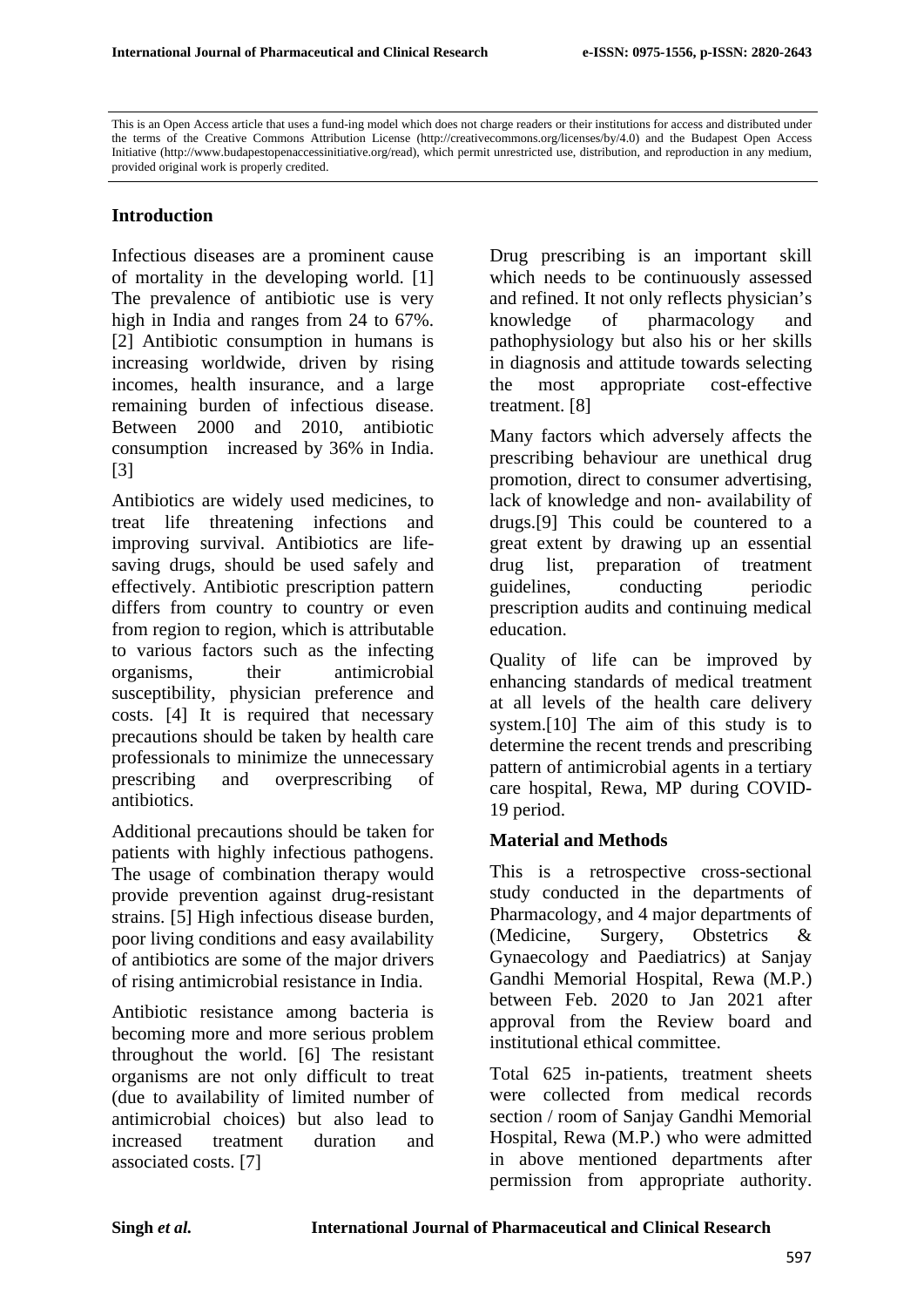Demographic data and clinical information regarding prescribing pattern and trends of antibiotics prescription were noted.

The data was analysed by using SPSS and Microsoft excel version 2007. All the multiple responses were presented in terms of number and percentage.

## **Observations & Results**

Total 625 treatment sheets were collected from four major clinical departments and analysed and the following observations were made.

| <b>S. NO.</b>    | <b>AGE</b>                      | <b>NUMBER</b> | PERCENTAGE% |
|------------------|---------------------------------|---------------|-------------|
| 1.               | $\langle$ 1 yr (up to 12 month) | 05            | 0.8         |
| 2.               | $1-9yr$                         | 07            | 1.1         |
| 3.               | $10-18yr$                       | 22            | 3.5         |
| $\overline{4}$ . | 19-28yr                         | 103           | 16.5        |
| 5.               | 29-38yr                         | 82            | 13.1        |
| 6.               | 39-48yr                         | 81            | 13          |
| 7.               | 49-58yr                         | 87            | 13.9        |
| 8.               | 59-68yr                         | 108           | 17.3        |
| 9.               | $>68$ yr                        | 130           | 20.8        |
|                  | <b>SEX</b>                      |               |             |
| $\mathbf{1}$     | Male                            | 310           | 49.6        |
| $\overline{2}$   | Female                          | 315           | 50.4        |
|                  | <b>WARD</b>                     |               |             |
| $\mathbf{1}$     | Medicine                        | 505           | 80.8        |
| $\overline{2}$   | Surgery                         | 51            | 8.2         |
| 3                | Gynaecology                     | 51            | 8.2         |
| $\overline{4}$   | Paediatrics                     | 18            | 2.8         |

## **Table-1: Demographic characteristic of patients admitted in four major clinical departments of S.G.M.H**

In this study maximum (20.8%) patients were belonged to geriatric age group> 68 yrs and minimum (0.8%) patients were belonged to<1year (up to 12 month) of age group. Among these patients, 50.4% were females and rest 49.6% were males. Most

of cases (80.8%) were belongs to Medicine department followed by Surgery (8.2%), Obs & Gynae (8.2%) and least cases (2.8%) were belonged to Paediatric department. (Table-1)

| <b>TABLE-2: Department wise distribution of cases on basis of frequency of prescribed</b> |
|-------------------------------------------------------------------------------------------|
| Antimicrobials from various classes of AMAs.                                              |

| NO. | <b>CLASS</b><br>OF<br><b>ANTIMICROBIAL</b> | $E(n=505)$     |               | <b>MEDICIN   SURGERY   GYNAE</b><br>$(n=51)$ |               | $(n=51)$       |               | <b>PAEDIA</b><br>$(n=18)$ |               |
|-----|--------------------------------------------|----------------|---------------|----------------------------------------------|---------------|----------------|---------------|---------------------------|---------------|
|     |                                            | N <sub>O</sub> | $\frac{6}{6}$ | N <sub>O</sub>                               | $\frac{0}{0}$ | N <sub>O</sub> | $\frac{6}{9}$ | N <sub>O</sub>            | $\frac{0}{0}$ |
|     | <b>CEPHALOSPORINS(C)</b><br>PH)            | 243            | 48.1          | 30                                           | 58.8          | 39             | 76.5          | 06                        | 33.3          |
|     | PENICILLIN(PEN)                            | 224            | 44.3          | 06                                           |               |                | 29.4          | 0 <sup>1</sup>            | 5.5           |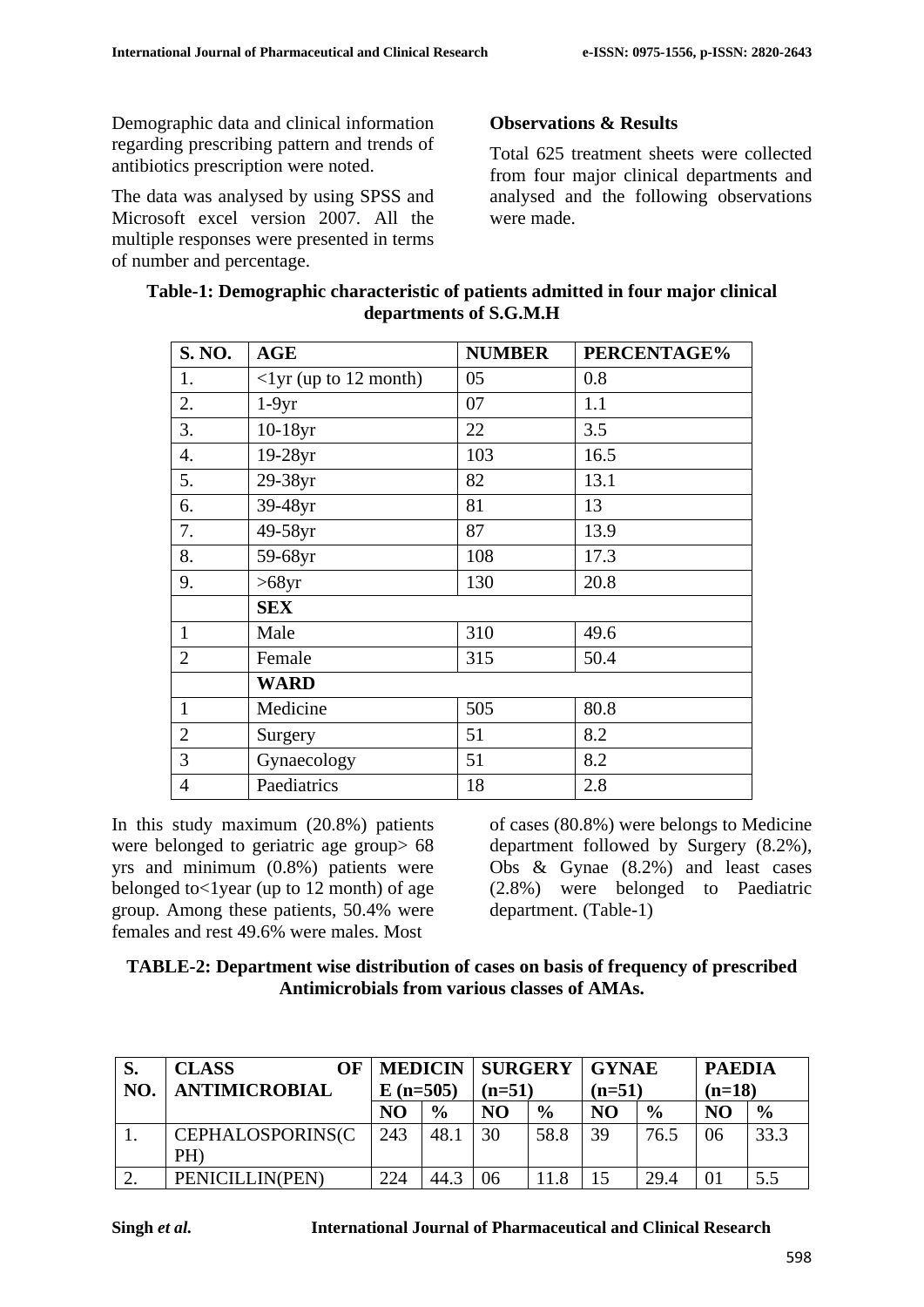| 3.               | MACROLIDE(MAC)         | 136 | 26.9           | 0.0 | 0.0  | 03  | 5.9  | 0.0 | 0.0  |
|------------------|------------------------|-----|----------------|-----|------|-----|------|-----|------|
| $\overline{4}$ . | TETRACYCLINE(TET)      | 20  | $\overline{4}$ | 0.0 | 0.0  | 03  | 5.9  | 0.0 | 0.0  |
| 5.               | <b>FLUOROQUINOLONE</b> | 51  | 10.1           | 07  | 13.7 | 0.0 | 0.0  | 0.0 | 0.0  |
|                  | $S$ (FQ)               |     |                |     |      |     |      |     |      |
| 6.               | <b>AMINOGLYCOSIDES</b> | 01  | 0.2            | 0.0 | 0.0  | 04  | 7.8  | 02  | 11.1 |
|                  | (AG)                   |     |                |     |      |     |      |     |      |
| 7.               | LINCOSAMIDE(LD)        | 45  | 8.9            | 02  | 3.9  | 0.0 | 0.0  | 0.0 | 0.0  |
| 8.               | NITROIMIDAZOLE(N       | 56  | 11             | 11  | 21.6 | 11  | 21.6 | 01  | 5.5  |
|                  | T)                     |     |                |     |      |     |      |     |      |
| 9.               | OXAZOLIDINONE(OX       | 11  | 2.2            | 0.0 | 0.0  | 0.0 | 0.0  | 0.0 | 0.0  |
|                  | D)                     |     |                |     |      |     |      |     |      |
| 10.              | NITROFURANTOIN(N       | 04  | 0.8            | 0.0 | 0.0  | 0.0 | 0.0  | 0.0 | 0.0  |
|                  | IT)                    |     |                |     |      |     |      |     |      |
| 11.              | GLYCOPEPTIDE(GP)       | 07  | 1.4            | 0.0 | 0.0  | 0.0 | 0.0  | 11  | 61.1 |
| 12.              | CARBAPENEM(CPM)        | 14  | 2.8            | 0.0 | 0.0  | 0.0 | 0.0  | 07  | 38.9 |

This table showed prescribing pattern of antimicrobial agents, it reveals that Cephalosporins was the most frequently (48.1%) prescribed group followed by Penicillin's (44.3%), Macrolide (26.9%), Nitroimidazole (11%), Fluoroquinolones (10.1%), Lincosamide (8.9%), Tetracycline (4%), Carbapenem (2.8%), Oxazolidinone (2.2%), Glycopeptide (1.4%), Nitrofurantoin (0.8%) and Aminoglycoside (0.2%) in decreasing order in Medicine department. In Surgery department, Cephalosporins was the most frequently (58.8%) prescribed group followed by Nitroimidazole (21.6%),

Fluoroquinolones (13.7%), Penicillin (11.8%) and Lincosamide (3.9%) in decreasing order. In Obs/Gynae department, Cephalosporins was the most frequently (76.5%) prescribed drug followed by Penicillin (29.4%), Nitroimidazole (21.6%), Aminoglycoside (7.8%), Macrolide (5.9%) and Tetracycline (5.9%) in decreasing order. However, in Paediatric department, Glycopeptide (61.1%) was the most frequently prescribed drug followed by Carbapenem (38.9%), Cephalosporin (33.3%), Aminoglycoside (11.1%), Penicillin (5.5%) and Nitroimidazole (5.5%) in decreasing order.(Table 2)

| S. | <b>CLASS</b><br>OF      | <b>MEDICINE</b> |               | <b>SURGERY</b> |               | <b>GYNAE</b>   |               | <b>PAEDIA</b>  |               |
|----|-------------------------|-----------------|---------------|----------------|---------------|----------------|---------------|----------------|---------------|
| N  | <b>ANTIMICROBIAL</b>    | $(n=505)$       |               | $(n=51)$       |               | $(n=51)$       |               | $(n=18)$       |               |
| O  |                         | N <sub>O</sub>  | $\frac{6}{6}$ | N <sub>O</sub> | $\frac{0}{0}$ | N <sub>O</sub> | $\frac{6}{6}$ | N <sub>O</sub> | $\frac{6}{6}$ |
| 1. | PIPRACILLIN+TAZOBAC     | 72              | 14.2          | 05             | 9.8           | 0.0            | 0.0           | 01             | 5.5           |
|    | TAM(P/T)                |                 |               |                |               |                |               |                |               |
| 2. | AMOXICILLIN+CLAVUL      | 145             | 28.7          | 10             | 19.6          | 06             | 11.8          | 0.0            | 0.0           |
|    | <b>ANIC ACID(AMC)</b>   |                 |               |                |               |                |               |                |               |
| 3. | CLINDAMYCIN(CD)         | 45              | 8.9           | 0.0            | 0.0           | 02             | 3.9           | 0.0            | 0.0           |
| 4. | CEFTRIAXONE(CTR)        | 215             | 42.6          | 0.0            | 0.0           | 0.0            | 0.0           | 06             | 33.3          |
| 5. | AZITHROMYCIN(AZM)       | 136             | 26.9          | 0.0            | 0.0           | 03             | 5.9           | 0.0            | 0.0           |
| 6. | LEVOFLOXACIN(LE)        | 36              | 7.1           | 07             | 13.7          | 0.0            | 0.0           | 0.0            | 0.0           |
| 7. | CEFOPERAZONE(CPZ)       | 26              | 5.1           | 0.0            | 0.0           | 0.0            | 0.0           | 0.0            | 0.0           |
| 8. | METRONIDAZOLE (MT)      | 56              | 11.1          | 11             | 21.6          | 11             | 21.6          | 01             | 5.5           |
| 9. | <b>BENZYLPENICILLIN</b> | 05              |               | 0.0            | 0.0           | 0.0            | 0.0           | 0.0            | 0.0           |

**Table 3: Department wise distribution of cases on the basis of frequency of prescribed antimicrobials agents**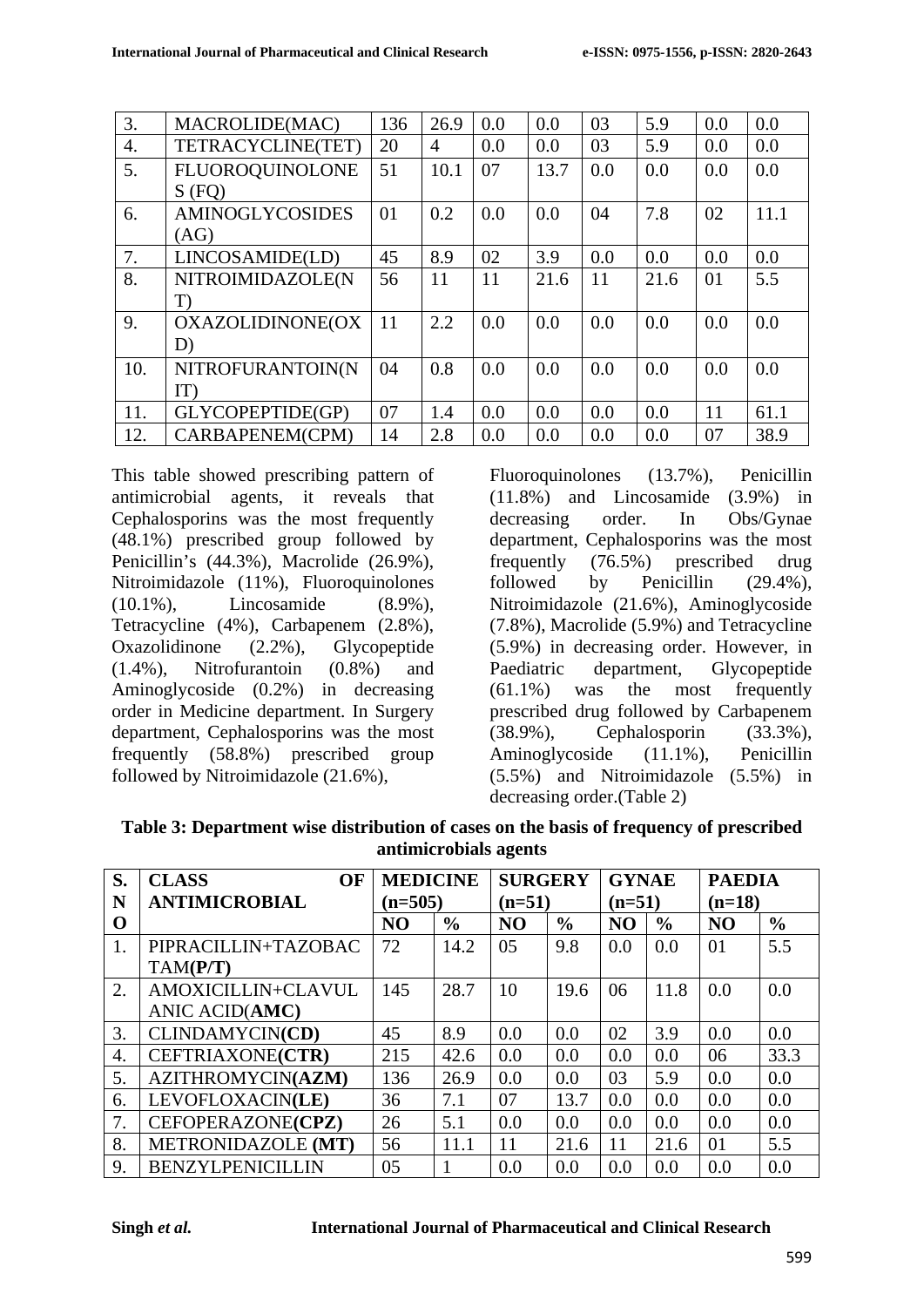|    | (BP)                   |     |                |     |      |     |      |     |      |
|----|------------------------|-----|----------------|-----|------|-----|------|-----|------|
| 10 | DOXYCYCLINE(DO)        | 20  | $\overline{4}$ | 0.0 | 0.0  | 03  | 5.9  | 0.0 | 0.0  |
| 11 | CIPROFLOXACIN (CIP)    | 11  | 2.2            | 0.0 | 0.0  | 0.0 | 0.0  | 0.0 | 0.0  |
| 12 | LINEZOLID (LZ)         | 11  | 2.2            | 0.0 | 0.0  | 0.0 | 0.0  | 0.0 | 0.0  |
| 13 | VANCOMYCIN (VA)        | 07  | 1.4            | 0.0 | 0.0  | 0.0 | 0.0  | 11  | 61.1 |
| 14 | CEFTRIAXONE+SULBAC     | 0.0 | 0.0            | 21  | 41.1 | 39  | 76.5 | 0.0 | 0.0  |
|    | TAM (CIS)              |     |                |     |      |     |      |     |      |
| 15 | <b>AMIKACIN (AK)</b>   | 01  | 0.2            | 0.0 | 0.0  | 04  | 7.8  | 02  | 11.1 |
| 16 | <b>CEFIXIME (CFM)</b>  | 03  | 2.6            | 08  | 15.7 | 0.0 | 0.0  | 0.0 | 0.0  |
| 17 | <b>MEROPENEM (MRP)</b> | 14  | 2.8            | 0.0 | 0.0  | 0.0 | 0.0  | 07  | 38.9 |
| 18 | NITROFURANTOIN (NIT)   | 04  | 0.8            | 0.0 | 0.0  | 0.0 | 0.0  | 0.0 | 0.0  |
| 19 | OFLOXACIN+ORNIDAZO     | 0.0 | 0.0            | 03  | 5.9  | 0.0 | 0.0  | 0.0 | 0.0  |
|    | LE(OFO)                |     |                |     |      |     |      |     |      |
| 20 | NORFLOXACIN(NX)        | 01  | 0.2            | 0.0 | 0.0  | 0.0 | 0.0  | 0.0 | 0.0  |

This table showed frequency of prescribed antimicrobial agents in various departments.

In Medicine department, Ceftriaxone (42.6%) was the most frequently prescribed drug followed by Amoxycillin + Clavulanic acid (28.7%), Azithromycin  $(26.9\%)$ , Piperacillin + Tazobactam (14.2%), Metronidazole (11.1%), Clindamycin (8.9%), Levofloxacin (7.1%), Cefoperazone (5.1%), Doxycycline (4%), Meropenem (2.8%), Cefixime (2.6%), Ciprofloxacin (2.2%), Linezolid (2.2%), Vancomycin (1.4%), Benzylpenicillin (1%), Nitrofurantoin (0.8%), Norfloxacin (0.2%) and Amikacin (0.2%) in decreasing order. In Surgery Department, Ceftriaxone + Sulbactam (41.1%) was the most frequently prescribed drug followed by

Metronidazole (21.6%), Amoxycillin + Clavulanic acid (19.6%), Cefixime (15.7%), Levofloxacin (13.7%), Piperacillin + Tazobactam (9.8%) and Ofloxacin + Ornidazole (5.9%) in decreasing order.In Obs/Gynae Department, Ceftriaxone + Sulbactam (76.5%), was the most frequently prescribed drug followed by Metronidazole  $(21.6\%)$ , Amoxycillin + Clavulanic acid (11.8%), Amikacin (7.8%), Azithromycin (5.9%), Doxycycline (5.9%) and Clindamycin (3.9%) in decreasing order. In Paediatrics department, Vancomycin (61.1%), was the most frequently prescribed drug followed Meropenem (38.9%), Ceftriaxone (33.3%), Amikacin (11.1%), Piperacillin + Tazobactam (5.5%) and Metronidazole (5.5%) in decreasing order. (Table 3



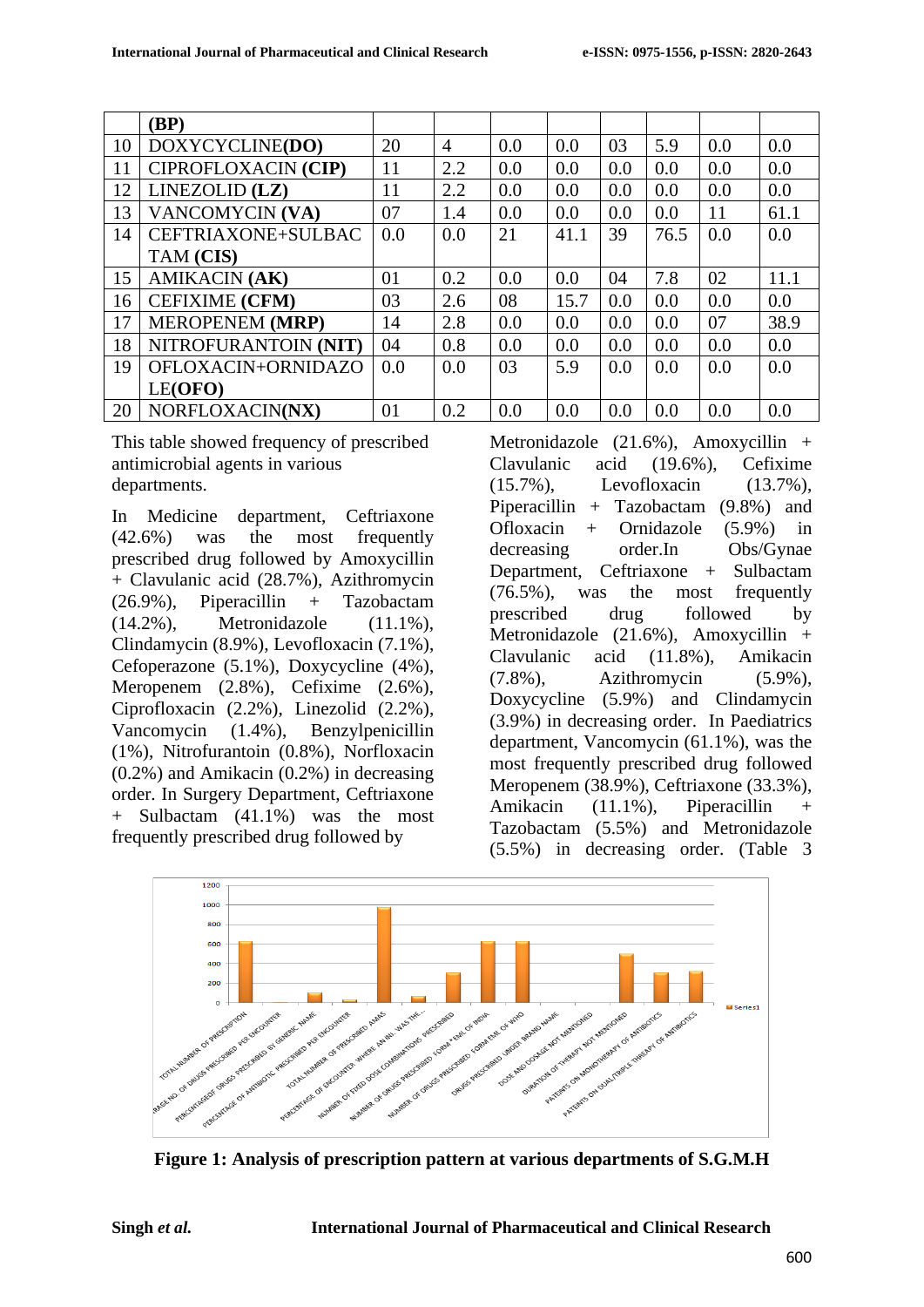Above Figure showed prescribing pattern analysis, total 625 case sheets were analysed and following results were made. The average no. of drugs prescribed per encounter was 5.5, 100% drugs were prescribed by generic name; percentage of antibiotic prescribed per encounter was 28%. Total 972 AMAs were prescribed for 625 case sheets, 66.67% were in form of injections. The fixed dose combinations were prescribed in 304 cases. 100% AMAs were prescribed from Essential Medicine List (EML) of India and WHO. 100% drugs of each prescriptions were mentioned with dose and dosage form. The duration of therapy was not mentioned in 494 prescriptions. Among total case sheets, 307 prescriptions had only single AMAs and 318 prescriptions had double/triple AMAs combination. (Figure-1)

## **Discussion**

In the present study the demographic characteristics of patients shows that, out of total 625 admitted patients' majority (20.8%) of patients were belonged to geriatric age group  $> 68$ yr and minimum  $(0.8\%)$  in  $\lt 1$  year (up to 12 month) of age group, this was similar to Mirza beg et al, (2017) [11] and Mahazan H.M et al, (2014) [12] study, in which maximum patients were belonging to age group of > 60yrs. However, result of our study was dissimilar to Ambika VJ et al, (2016) [13] study (in which maximum patients were belong to 33- 42 yr. of age), Amritpal kaur et al, (2018) [14] in which maximum patients were belong to 30–70 yr. of age, PR Shankar et al, (2002) [15] in which maximum patients (54%) were belong to 20-39 yr. of age). The reasons for maximum patients of geriatric age group in our study may be due to poor immunity and compromised organ functions.

In present study, out of total 625 enrolled cases, most (50.4%) were females and rest (49.6%) were males. This was similar to Ambika VJ et al, (2016) [13] study in

which maximum patients 59.29% were females and 40.7% were males and dissimilar to Amritpal kaur et al, (2018) [14] and De Bont EG et al,  $(2012)$  [16] studies in which 60% patients were males and 40% were females respectively.

80.8% of cases were belongs to Medicine department followed by Surgery (8.16%), Gynaecology (8.16%) and least were belonged to the Peadiatric department (2.9%). This may be due to heavy patient load in medicine department compared to other departments.

In present study, Cephalosporins were most commonly (50.6%) prescribed group followed by Penicillin (39.7%); Macrolides (22.2%); Nitroimidazole (12.6) and Fluroquinolones (9.3%) in decreasing order in admitted patients, this result is similar to Devesh K Joshi et al,(2017) [17] and Venkateswarlu B et al, (2015) [18] in which cephalosporin was prescribed 86% and 80.5% respectively.

In our study Ceftriaxone was most commonly (22.7%) prescribed drug among cephalosporins followed by Amoxycillin + Clavulanic acid (16.6%), Azithromycin (14.3%), Metronidazole (8.1%), Piperacillin  $+$  Tazobactam  $(8\%)$ , Ceftriaxone + Sulbactam (6.2%), Clindamycin (4.8%), Levofloxacin (4.4%), Cefoperazone (2.7%) and Doxycycline (2.4%), this was similar to Sviestina I et al,(2015) [19], In which 38% ceftriaxone was the most common drug among cephalosporin followed by 18% Amoxycillin + Clavulanic acid and Azithromycin.

It was noted that there is some diversity in prescribing pattern of antimicrobial agents among various Departments, as in Medicine department; Cephalosporins was the most frequently (48.1%) prescribed group followed by Penicillin's (44.3%), Macrolide (26.9%) and Nitroimidazole (11%) in decreasing order; among cephalosporins, Ceftriaxone (42.6%) was the most frequently prescribed drug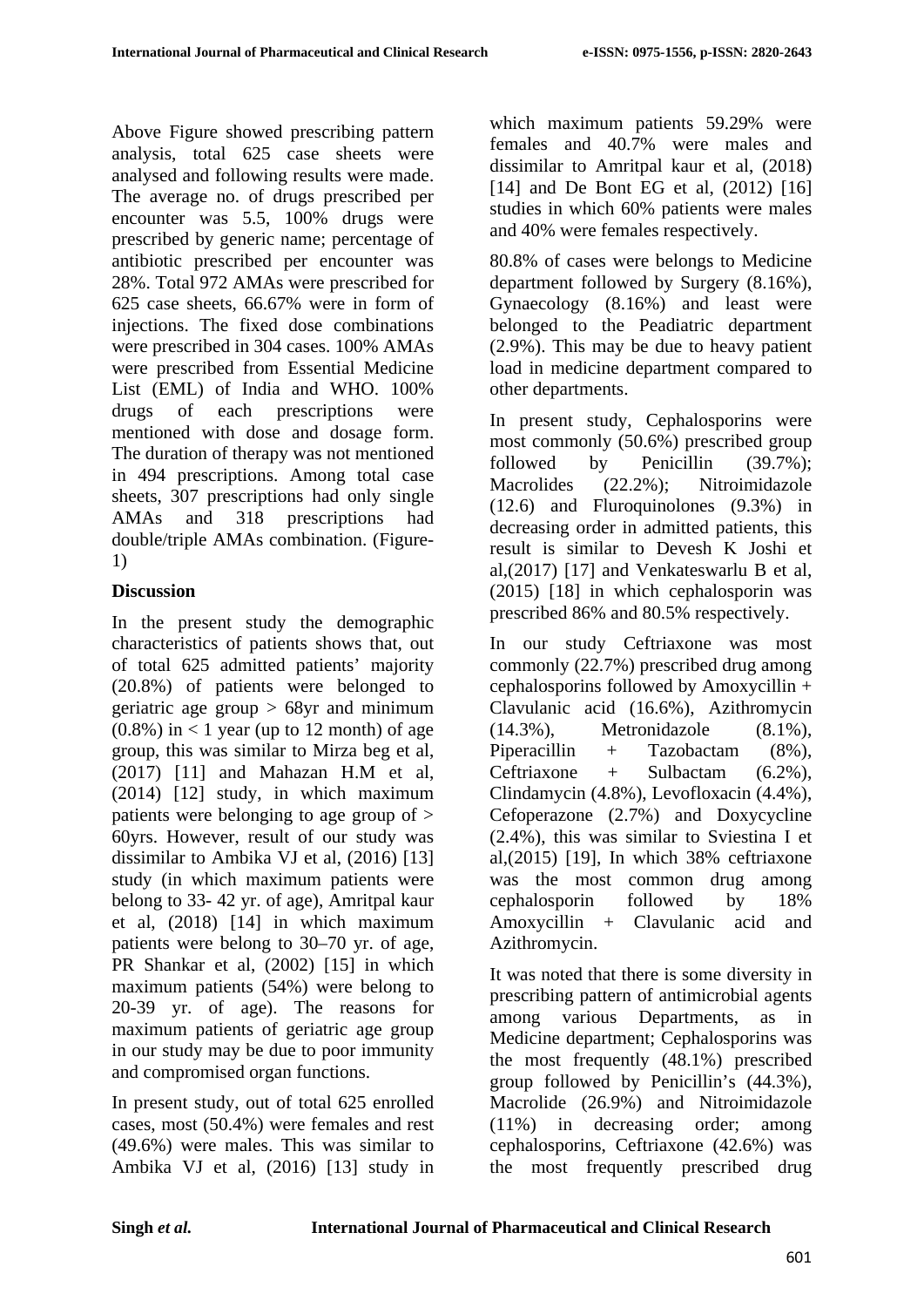followed by Amoxycillin  $+$  Clavulanic acid (28.7%), Azithromycin (26.9%), Piperacillin + Tazobactam (14.2%), Metronidazole (11.1%), Clindamycin (8.9%) and Levofloxacin (7.1%) in decreasing order. This result was similar to study conducted by Atif et al, (2016) [20] in which Cephalosporin was the most commonly prescribed antibiotic, followed by penicillin and macrolides in medicine department. However, Vinod k mugdaet al, (2020) [21] study showed dissimilar result to our study in which penicillin was the most commonly prescribed antibiotic.

In Surgery department; Cephalosporins was the most frequently (58.8%) prescribed group followed by Nitroimidazole (21.6%), Fluoroquinolones (13.7%) and Penicillin's (11.8%) in decreasing order; among cephalosporins, ceftriaxone + sulbactam  $(41.1\%)$  was the most frequently prescribed drug followed by Metronidazole (21.6%), Amoxycillin + Clavulanic acid (19.6%)in decreasing order. This was similar to study conducted by Gurtler N et al, (2019) [22] in which among cephalosporins, ceftriaxone + sulbactam (41.1%) was the most frequently prescribed drug followed by Metronidazole (21.6%) and fluroquinolones.

In Obstetrics / Gynecology department; Cephalosporins was the most frequently (76.5%) prescribed group followed by Penicillin (29.4%), Nitroimidazole  $(21.6\%)$  and Aminoglycoside (7.8%), in decreasing order; among cephalosporins, Ceftriaxone + Sulbactam (76.5%), was the most frequently prescribed drug followed by Metronidazole (21.6%), Amoxycillin + Clavulanic acid (11.8%), Amikacin (7.8%), Azithromycin (5.9%), Doxycycline (5.9%) and Clindamycin (3.9%) in decreasing order. This was similar to study conducted by Neeta Sawhney et al,  $(2020)$  [23] in which among Cephalosporins was the most frequently (58.4%) prescribed group.

In Pediatric department; Glycopeptide (61.1%) was the most frequently prescribed group followed by Carbapenem (38.9%), Cephalosporin (33.3%) and Aminoglycoside (11.1%) in decreasing order; among Glycopeptide Vancomycin (61.1%), was the most frequently prescribed drug followed by Meropenem (38.9%), Ceftriaxone (33.3%) and Amikacin (11.1%) in decreasing order. This was similar to study conducted by Seah et al, (2014) [24] In which glycopeptide (70%) was the most frequently prescribed drug followed by carbapenem (46%).

In this study; total 625 case sheets were analysed, maximum;250 prescriptions had 6 drugs while in 210 had 7 drugs and only 15 prescriptions had minimum 4 drug. The average number of drugs prescribed per encounter was 5.5. Similar studies performed by Kumar Raj et al, (2013) [25], Muzammil Hasan Najmi et al, (1998) [26], Saache et al (2017) [27], Mujtaba n syed et al (2014) [28], Aparna Williams et al, (2011) [29] found that average number of drugs prescribed is 4.98, 2.97, 1.6, 1.6, 2.09 respectively. Polypharmacy  $(\geq 2)$  was therefore evident in majority of prescriptions we studied. The major drawback of polypharmacy is high risk of drug interactions, reduced patient compliance and high incidence of drug toxicities. [30] Various reasons can account for this deviation from the recommended WHO values. It can be due to unrealistic expectations, quick relief for patients, common practice of irrational drug combinations, unnecessary use of vitamins and aggressive medicine promotions.

## **Conclusion**

In present study, Cephalosporin's were most frequently prescribed group followed by Penicillin and Macrolides. Most of these antibiotics were prescribed without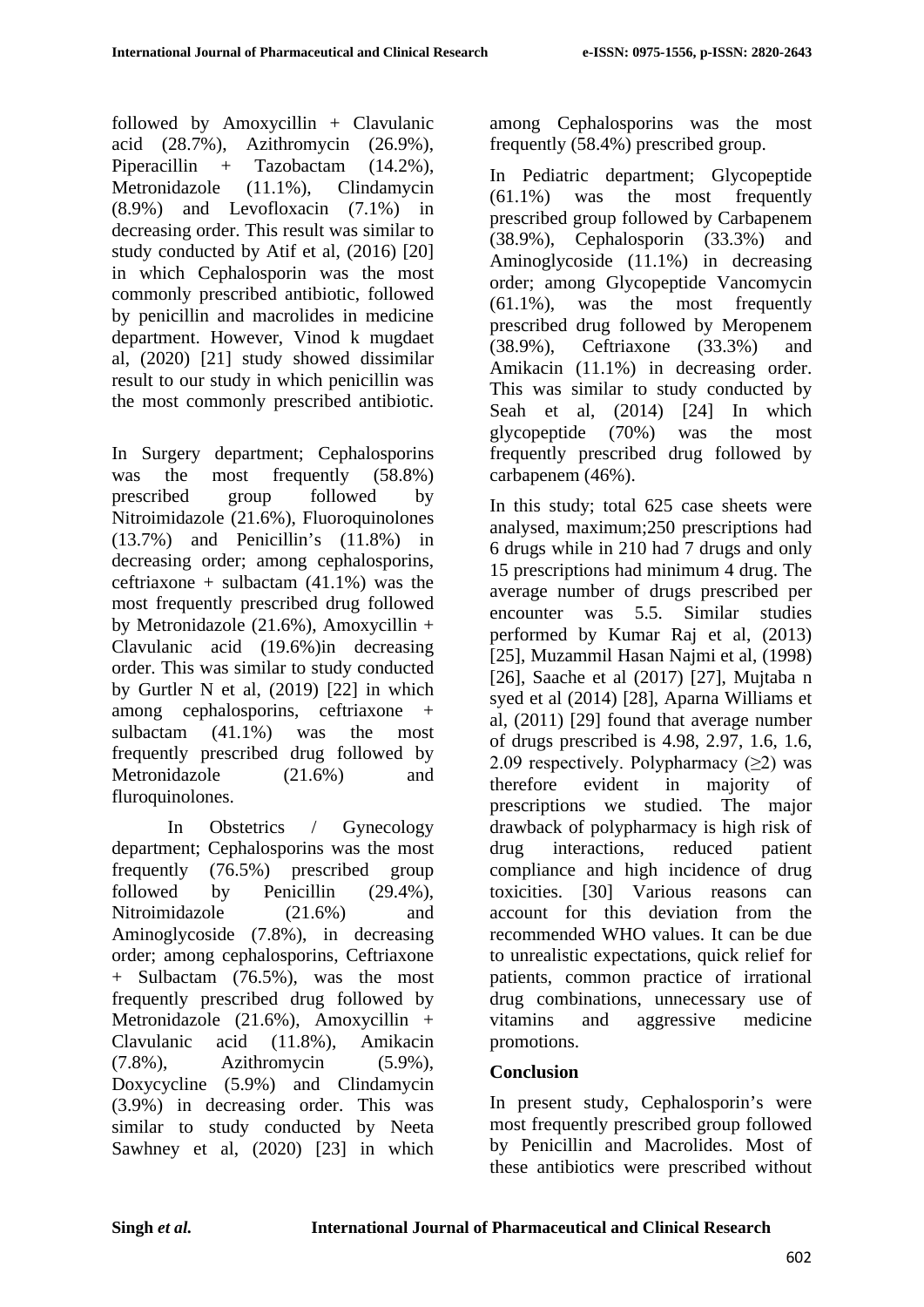culture sensitivity which has to make mandatory in the hospital before antibiotic prescription. The antibiotic selection in this hospital is not in accordance with the guidelines of Madhya Pradesh State Action Plan for Containment of Antimicrobial Resistance -2019 (MP-SAPCAR).All antibiotics were prescribed by generic name and all those were available in hospital pharmacy. Results of our study indicate urgent need to increase awareness and understanding; communication and training among healthcare professionals to reduce unnecessary and unrequired use of antibioticsto reduce the drug resistance and interactions.

### **References**

- 1. Tobgay T, Tandin, Rai M, et al. Prescribing pattern of higher generation antibiotics in the out-patient setting in Bhutan hospitals. Asian Biomedicine. 2010; 4(2):349-353.
- 2. Ahmad A, Parimalakrishnan S, Mohanta GP, et al. A Study on utilization pattern of higher generation antibiotics among patients visiting community pharmacies in Chidambaram, Tamilnadu at South India. Int J Pharm. 2012; 2(3): 466-471.
- 3. Laxminarayan R, Matsoso P, Pant S, et al. Access to effective antimicrobials: a worldwide challenge. Lancet. 2015; 387: 168–175.
- 4. Neu H.C. The crisis in antibiotic resistance. Science. 1992 Aug 21;257(5073):1064-73.
- 5. Leblebicioglu H, Rodriguez-Morales AJ, Rossolini GM, et al. Management of infections in critically ill returning traveler's in the intensive care unit—I: considerations on infection control and transmission of resistance. International Journal of Infectious Diseases. 2016 Jul 1; 48:113-7.
- 6. Muto CA, Jernigan JA, Ostrowsky BE,et al. SHEA guideline for preventing nosocomial transmission of multidrug resistant strains of Staphylococcus aureus

and Enterococcus. Infect Control Hosp Epidemiol. 2003; 24:362-86.

- 7. Bell BG, Schellevis F, Stobberingh E, et al. A systematic review and meta-analysis of the effects of antibiotic consumption on antibiotic resistance. BMC Infect Dis. 2014 Jan; 14: 13.
- 8. Snow V, Mottor PC, Gonzales R. Principles of appropriate antibiotic use for nonspecific upper respiratory tract infections in adults. Ann. Intern. Med. 2001; 134(6): 487-489.
- **9.** Hiramatsu K, Hanaki H, Ino T, et al. Methicillin-resistance Staphylococus aureus clinical strains with reduced vancomycin susceptibility. J. Antimicrob. Chemother. 1997 Jul; 40: 135-6.
- **10.** WHO: The evolving threat of antimicrobial resistance-options for action. World Health Organization; 2012.availabe from**:**

[https://apps.who.int/iris/handle/10665/448](https://apps.who.int/iris/handle/10665/44812) [12](https://apps.who.int/iris/handle/10665/44812)

[Accessed 20 april 2022]

- 11. Beg AM, Dutta BS,Bawa S, et al. Prescribing trends in respiratory tract infections in a tertiary care teaching hospital. International Journal of Research in Medical Sciences. 2017;5(6):2588-91.
- 12. Mahajan HM, Date AP, Badwaik RT, et al. Analysis of Pattern of Antimicrobial use in Respiratory Tract Infections in a Tertiary Care Hospital of Central India-A Drug Utilization Study. J Cont Med A Dent. 2014; 2(3):59-64.
- 13. Ambika V J, Raj Bhupendra, Singh P, Singh A,Shrivastava AK, et al. Frequency,preference and prescribing pattern of antimicrobials in outpatient department of a tertiary care SGM Hospital central India Rewa, MP,India. European Journal Of Pharmaceutical and Medical Research.2016; 3(4):534-53.
- 14. [Kaur](https://pubmed.ncbi.nlm.nih.gov/?term=Kaur+A&cauthor_id=30013773) A, [Bhagat](https://pubmed.ncbi.nlm.nih.gov/?term=Bhagat+R&cauthor_id=30013773) R, [Kaur](https://pubmed.ncbi.nlm.nih.gov/?term=Kaur+N&cauthor_id=30013773) N, et al. A study of antibiotic prescription pattern in patients referred to tertiary care center in Northern India. [Ther Adv Infect Dis.](https://www.ncbi.nlm.nih.gov/pmc/articles/PMC6044109/) 2018 Jul; 5(4): 63–68
- 15. Shankar PR, Partha P, and Shenoy N**.**Selfmedication and non-doctor prescription